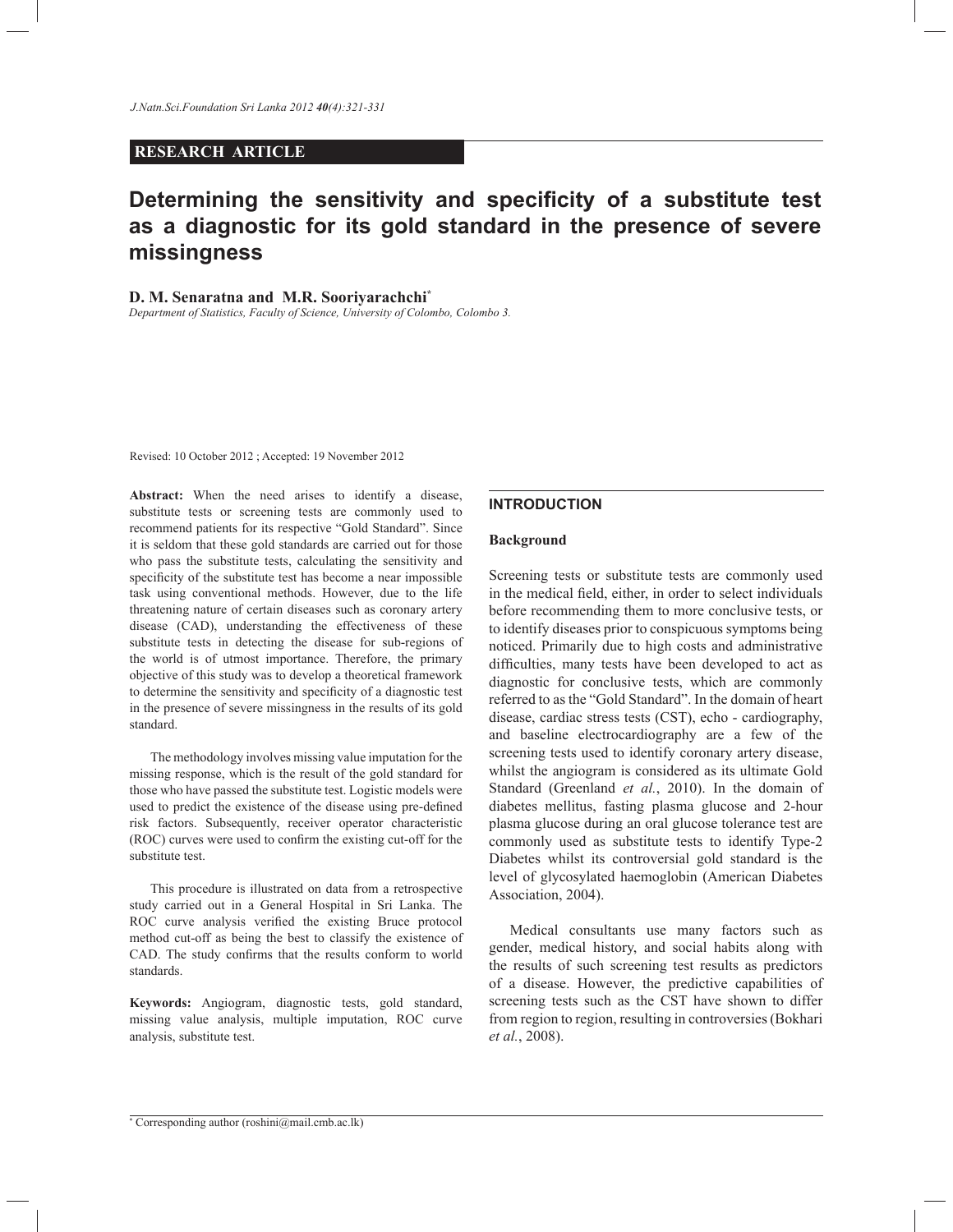The appropriateness of diagnostic methods is rarely tested in developing nations. The primary reason being problems regarding funding and other resources in such study domains. Here, a complex procedure is needed to identify the actual disease condition of individuals. The disease condition as indicated by a gold standard or a similar device for individuals who pass these screening tests are seldom available as doctors in developing countries rarely advice the gold standard for those passing the screening test (Atukorale, 2005; Wake & Yoshiyama, 2009); hence resulting in 'missingness' with regard to vital data. Therefore the motivation for this paper arose, since perhaps the only manner in which at least an approximate understanding on the precision of the stress test could be obtained, through statistical techniques using missing data imputation.

## **Review of literature**

In order to unravel the problem of the sensitivity and specificity of the substitute test, four primary statistical methods are needed. Namely, a sample size calculation and design of the study, missing value analysis, statistical modeling and ROC curve analysis.

 Approaches on design reviews can be seen in studies such as that has been carried out by Bolland *et al.* (1998). Royston and Barbiker (2002) recommended the relatively recent review on sample size calculation methods by Sahai and Khurshid (1996), along with the work carried out by Ury and Fleiss (1980) and Lachin (1977), for an extensive understanding on two group binary outcome studies.

 In the area of missing value analysis, the literature points to a vast range of techniques ranging from crude methods such as mean substitution, to approximate bayesian bootstrap methods, EM algorithms, and to even non-parametric decision-tree methods, to impute datum. Imputation methods can be further divided into single value imputation (SI) and multiple-value imputation (MI) (Rubin, 1987). In Van-Leeuwen *et al*. (2007)'s study, imputation was repeated 100 times to classify unverified women as having gestational diabetes mellitus or not.

 For the purpose of summarizing the predictive power of a binary outcome situation, when test data do not fall into two obviously defined categories, Agresti (2007) recommends the use of ROC curves. The area under the curve (AUC) is one of the most commonly used methods as a summary measure of the ROC curve to compare classification capabilities (Vergara *et al.*,

2008). Parametric, semi-parametric or non-parametric estimation methods can be used to estimate the AUC of a ROC (Vergara *et al.*, 2008). Hanley and McNeil (1983) recommend a test for comparing two AUCs, pair-wise.

## **Objectives of the study**

The primary objective of this study was to recommend a methodology to identify the sensitivity and specificity of a substitute test in the presence of missingness. Further, it was also intended to provide advice on the identification of the significance of the substitute test as a diagnostic for its gold standard, and to verify the existing cut-off for using an example set of data.

# **The data**

The methodology was illustrated using data from the Cardiology Unit of the Sri Jayawardenapura Hospital, in Sri Lanka, since it had a relatively well organized records room, owing to being a general hospital that had patients from all over the country, and easy administrative conveniences in obtaining large numbers of records. Five hundred patient records details were collected from bed-head tickets (BHT) from January 2008 to October 2009. A further set of 50 BHTs were also obtained for the purpose of validating the study findings from the year 2010. Table 1 includes a description of the variables collected for the study.

### **Brief description of the methodology**

The theoretical framework used a sample size design, missing value analysis, statistical modeling and ROC curve analysis.

 The sample size formula by Lachin (1977) for the comparison of more than two groups with dichotomous outcomes in an r x c contingency table was adopted for the sampling design. The logistic regression method, an extension of the regression method, was used to multiple impute the missing responses of the gold standard (Yuan, 2001). The missing values were sampled from the posterior distribution of the responses using Monte-Carlo simulation (Tan *et al.*, 2010). Logistic models, as predominantly used in the medical field to model a disease status, were used as the underlying statistical model (Agresti, 2007). Finally, the area under the receiver operating characteristic curve (AUC) was used to identify the best cut-off for the substitute test, using the Dorfman and Alf maximum likelihood estimation approach (Hanley & McNeil, 1983).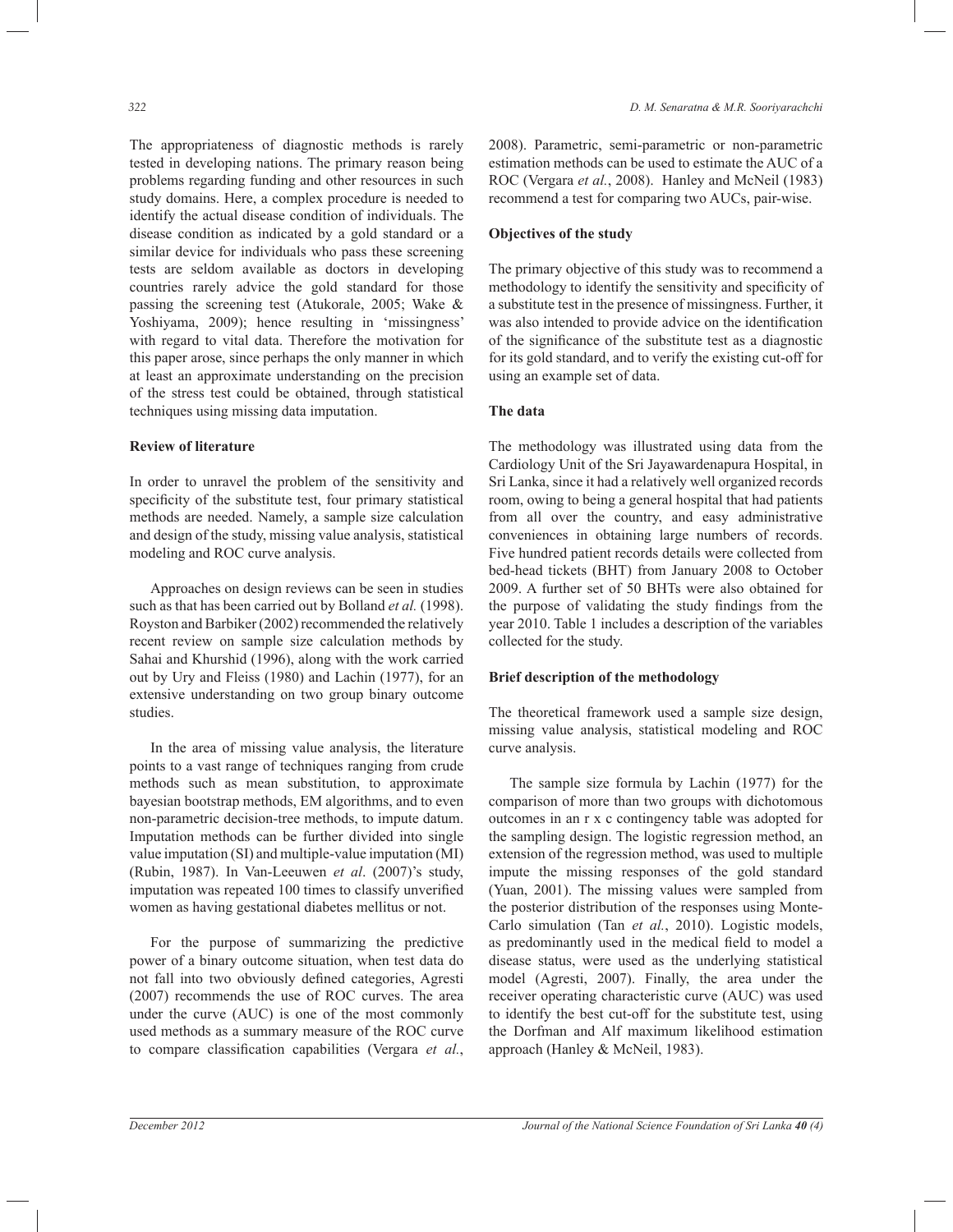## *Missing value imputation for determining classificatory power 323*

|            | Variable                                                                | Type                     | Levels                                                                                                                                                                   | Description                                           |
|------------|-------------------------------------------------------------------------|--------------------------|--------------------------------------------------------------------------------------------------------------------------------------------------------------------------|-------------------------------------------------------|
| 1.0        | Angiogram results                                                       | Nominal                  | 99 – Not carried out<br>$0 - No$ disease<br>$1 -$ Single vessel disease<br>2 - Double vessel disease                                                                     | Disease status<br>identified through<br>the angiogram |
| 2.0        | Cardiac stress test result                                              | Nominal / ordinal        | $3$ – Triple vessel disease<br>99 - Not carried out<br>$1 - Stage 1$ difficulty<br>$2 - Stage 2$ difficulty<br>3 - Stage 3 or higher difficulty or<br>minor difficulties | Performance with<br>respect to the CST                |
| 3.0        | Strong Indication of the<br>disease expressed by<br>medical consultants | Binary                   | 4 – Completed the CST or patient was<br>diagnosed as adequately stressed.<br>$0 - No$<br>$1 - Yes$                                                                       |                                                       |
| 4.0        | Age                                                                     | Continuous               |                                                                                                                                                                          | Patient's age                                         |
| 5.0        | Gender                                                                  | Binary                   | $0$ – Female                                                                                                                                                             |                                                       |
|            |                                                                         |                          | $1 - Male$                                                                                                                                                               |                                                       |
| 6.0        | Hypertension                                                            |                          |                                                                                                                                                                          |                                                       |
| 6.1        | Hypertension - history                                                  | Binary                   | $0 - No$                                                                                                                                                                 |                                                       |
|            |                                                                         |                          | $1 - Yes$                                                                                                                                                                |                                                       |
| 6.2        | Hypertension – pressure                                                 | Continuous               |                                                                                                                                                                          | Pressure on admission                                 |
| 6.3        | Hypertension - pulse                                                    | Continuous               |                                                                                                                                                                          | Pulse on admission                                    |
| 7.0        | Cholesterol                                                             |                          |                                                                                                                                                                          |                                                       |
| 7.1        | Cholesterol - LDL                                                       | Continuous               |                                                                                                                                                                          |                                                       |
| 7.2        | Cholesterol - triglyceride                                              | Continuous               |                                                                                                                                                                          |                                                       |
| 7.3<br>7.4 | Cholesterol - HDL<br>Cholesterol - total                                | Continuous<br>Continuous |                                                                                                                                                                          |                                                       |
| 8.0        | Diabetes mellitus                                                       |                          | $0 - No$                                                                                                                                                                 |                                                       |
|            |                                                                         | Binary                   | $1 - Yes$                                                                                                                                                                |                                                       |
| 9.0        | Family history of disease                                               | Binary                   | $0 - No$                                                                                                                                                                 |                                                       |
|            | or known related factors                                                |                          | $1 - Yes$                                                                                                                                                                |                                                       |
| 10.0       | Cigarette consumption                                                   | Binary                   | $0 - No$                                                                                                                                                                 |                                                       |
|            |                                                                         |                          | $1 - Yes$                                                                                                                                                                |                                                       |
| 11.0       | Alcohol consumption                                                     | Binary                   | $0 - No$                                                                                                                                                                 |                                                       |
|            |                                                                         |                          | $1 - Yes$                                                                                                                                                                |                                                       |
| 12.0       | Marital status                                                          | Binary                   | $0 - No$                                                                                                                                                                 |                                                       |
|            |                                                                         |                          | $1 - Yes$                                                                                                                                                                |                                                       |
| 13.0       | Date                                                                    | Date                     |                                                                                                                                                                          |                                                       |

## **METHODOLOGY**

## **The design review**

Following the initial data collection process (internal pilot study), a design review for the sample size calculation is usually conducted. Random Sampling methods (Kish, 1995) can be used as a sampling method. In study domains that are either possibly the first of its kind or

where there is a lack of prior information, a crude guess  $(n_{\text{Preliminary}})$  for an initial sample size is decided based on past literature and the data collection carried out. Then, after gathering information about the study parameters using the intial observations, the sample size is reestimated and a final sample size is fixed  $(n_{New})$ . Bolland *et al*. (1998) recommend an upper bound for the new sample size. The reason for an upper bound  $(n_{\text{upperbound}})$ is in the instance where collecting a large sample size is infeasible.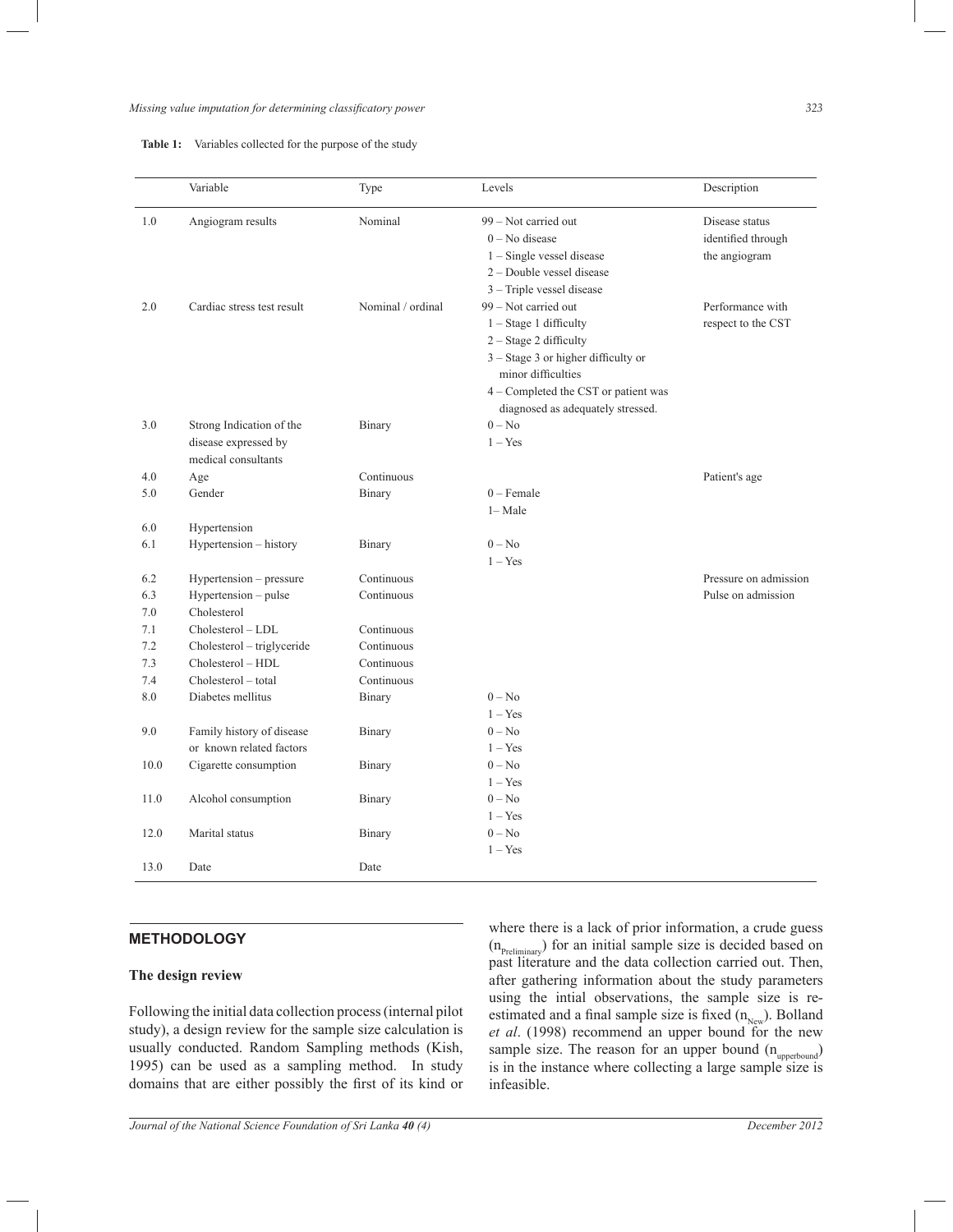#### **Sample size calculation**

## *Sample size calculation 1: two groups with dichotomous outcomes*

The formula for the comparison of two groups with dichotomous outcomes (that is, having proportions  $P_1$  and  $P_2$ ) is given by Ury and Fleiss (1980) for equal groups as well as for the comparison of unequal groups with dichotomous outcomes.

# *Sample size calculation 2: more than two groups with dichotomous outcomes*

Royston and Barbiker (2002) recommended the sample size formula for the comparison of more than two groups with dichotomous outcomes by Lachin (1977) for determining r x c contingency tables. This procedure can easily be extended for the case where  $c > 2$ , by simply substituting for 'j', the number of possible outcomes for the response. The methodology for  $c = 2$  has been incorporated in the ART module of Stata (Royston & Barbiker, 2002) in which the user can obtain the required sample size for six or less treatment groups  $(i=\{2,3,4,5,6\})$ .

#### **Missing value imputation**

The literature mentions three types of missingness, namely, missing completely at random (MCAR), missing at random (MAR) and non-ignorable missingness or missing not at random (MNAR) (Acock, 2005). The definitions of missingness are explained by Tan *et al.* (2010).

## *Posterior distribution (Tan et al., 2010)*

The Bayesian approach to missing value imputation consists of three steps (Gelman *et al*., 1995)

- 1. Constructing a full probability model summarized by a joint distribution for all observable and unobservable quantities
- 2. Summarizing the findings for observed quantities of interest based on the derived conditional distributions of these quantities given the observed data
- 3. Assessing model adequacy

The joint posterior distribution of  $Y_{com}$  and  $\theta$ :

$$
f(Y_{com}, \theta) = f(Y_{com}|\theta)\pi(\theta) \qquad ...(1)
$$

*324 D. M. Senaratna & M.R. Sooriyarachchi*

where  $f(Y_{com}, \theta)$  is the sampling distribution for the missing values. When  $f(Y_{com}, \theta)$  is regarded as a function of  $\theta$  with fixed  $Y_{\text{com}}$ , it is the familiar likelihood function denoted by  $L(Y_{com}|\theta)$ .

by the Bayes theorem: Conditional distributions of these quantities are obtained

$$
f(\theta|Y_{com}) = \frac{f(Y_{com}|\theta)\pi(\theta)}{f(Y_{com})}\alpha f(Y_{com}|\theta)\pi(\theta) \qquad ...(2)
$$

Where

$$
f(Y_{com}) = \int f(Y_{com}, \theta) d\theta = \int f(Y_{com}, \theta) \pi(\theta) d\theta \dots (3)
$$

Is the normalizing constant of  $f(\theta|Y_{com})$ .

distribution of  $\tilde{y}$  given the data  $Y_{com}$  is defined as: After  $Y_{com}$  is observed, one can predict or forecast the future observation, denoted by  $\tilde{y}$ . The posterior predictive distribution of  $\tilde{v}$  given the data Y is defined as:  $com$ 

$$
f(\widetilde{\mathbf{y}}|Y_{com}) = \int f(\widetilde{\mathbf{y}}, \theta|Y_{com}) d\theta
$$
  
= 
$$
\int f(\widetilde{\mathbf{y}}|Y_{com}, \theta) f(\theta|Y_{com}) d\theta
$$
...(4)

Most frequently, the future observation  $\tilde{y}$  and  $Y_{com}$  are conditionally independent given  $\theta$ . In this case we have

$$
f(\widetilde{\mathbf{y}}|Y_{com}, \theta) = f(\widetilde{\mathbf{y}}|\theta) \qquad ...(5)
$$

# **Regression method for imputing (Yuan, 2001)**

The methodology for imputing using the regression technique is as follows (Yuan, 2001).

ˆ ˆ The imputation model for the standard regression model,  $\mathbf{S}$   $\mathbf{\hat{S}}$   $\mathbf{\hat{S}}$   $\mathbf{\hat{S}}$   $\mathbf{\hat{S}}$   $\mathbf{\hat{S}}$   $\mathbf{\hat{S}}$   $\mathbf{\hat{S}}$   $\mathbf{\hat{S}}$   $\mathbf{\hat{S}}$   $\mathbf{\hat{S}}$   $\mathbf{\hat{S}}$   $\mathbf{\hat{S}}$   $\mathbf{\hat{S}}$   $\mathbf{\hat{S}}$   $\mathbf{\hat{S}}$   $\mathbf{\hat{S}}$   $\mathbf{\hat{S}}$   $\mathbf{\hat{S}}$   $\mathbf{\hat{S}}$   $\math$ is:

$$
Y = \beta_0 + \beta_1 X_1 + \beta_2 X_2 + \dots + \beta_n X_n \tag{6}
$$

 $X_1, X_2, \ldots, X_n$ . where,  $Y_i$  = the variable inclusive of missing values given the covariate variables,  $X_1, X_2, \ldots, X_n$ . The fitted model includes the regression parameters  $\beta_0$ ,  $\beta_1$ , ... ,  $\beta_n$  and the associated covariance matrix  $\hat{\sigma}^2$ <sup>*V*</sup>*j* where *V<sub><i>j*</sub> is the usual  $(X'X)$ <sup>1</sup> matrix derived from the intercept and covariates

The following steps are used to generate imputed values for each imputation.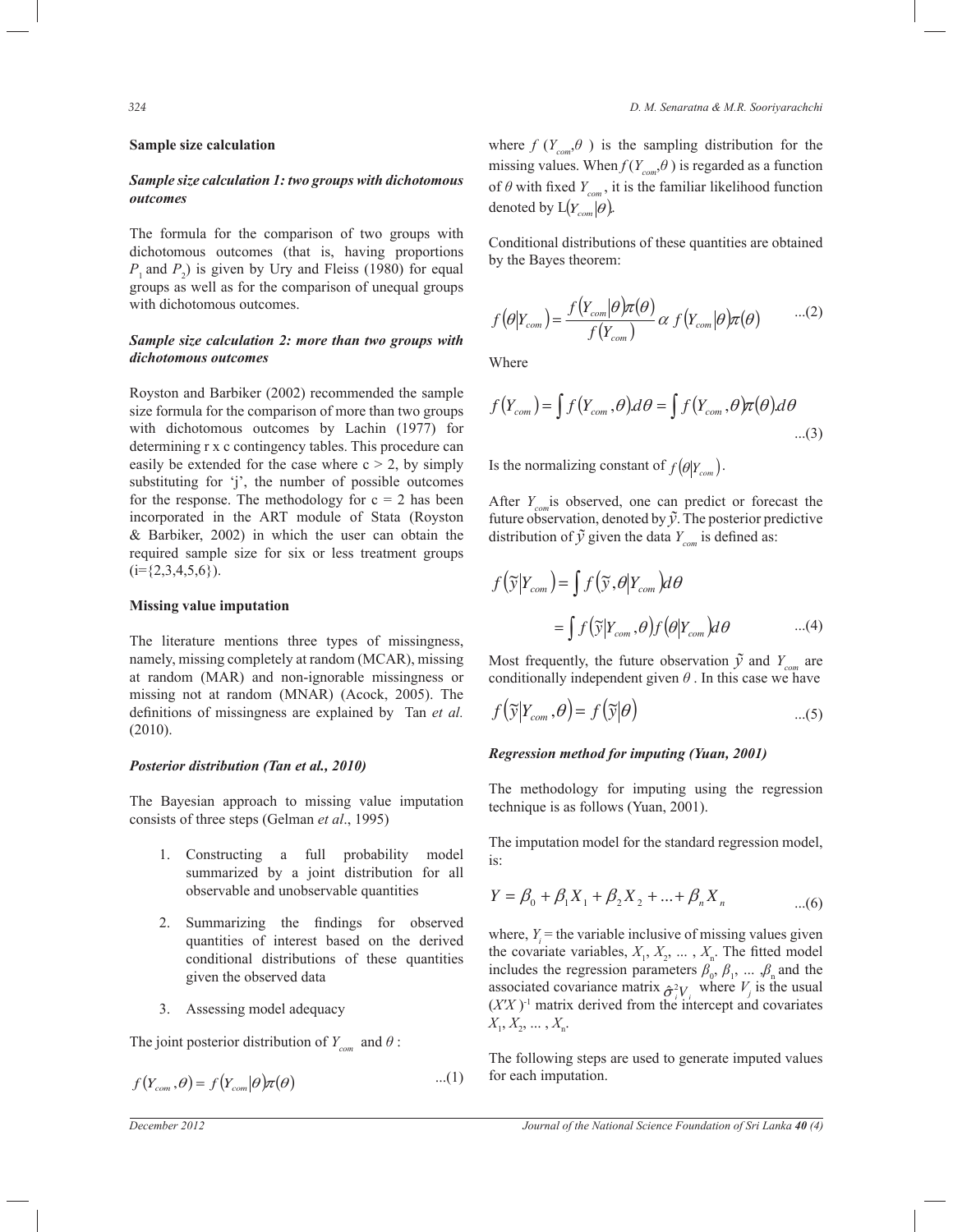New parameters  $\beta_* = \beta_{*0}, \beta_{*1}, \dots, \beta_{*n}$  and  $\hat{\sigma}_{*j}^2$  are drawn is they are simulated from estimates,  $\hat{\beta}_0$ ,  $\hat{\beta}_1$ , ...,  $\hat{\beta}_n$ ,  $\hat{\sigma}_{*j}^2$ of non-missing observations for  $Y_j$ . The regression from the posterior distribution of the parameters. That where g is a  $\chi^2_{n_j-n-1}$  random variable and  $n_j$  is the number solutions are diatrix as  $f_i$ ,  $f_i$ ,  $f_j$ ,  $f_j$ ,  $f_j$ ,  $f_j$ ,  $f_j$ ,  $f_j$ ,  $f_j$ ,  $f_j$ ,  $f_j$ ,  $f_j$ ,  $f_j$ ,  $f_j$ ,  $f_j$ ,  $f_j$ ,  $f_j$ ,  $f_j$ ,  $f_j$ ,  $f_j$ ,  $f_j$ ,  $f_j$ ,  $f_j$ ,  $f_j$ ,  $f_j$ ,  $f_j$ ,  $f_j$ ,  $f_j$ ,  $f_j$ ,  $f_j$ ,  $f_j$ ,  $f_j$ ,  $f_j$ and  $V_j$ . The variance is drawn as  $\sigma_{ij}^2 = \hat{\sigma}_j^2 (n_j - n - 1)/g$ coefficients are drawn as  $\beta_* = \hat{\beta} + \hat{\sigma}_{*j} V_{ij}^* \hat{Z}$  where  $V_{ij}^*$  is the  $V_j = V_{hj}^* V_{hj}$  and Z is a vector of n+1 independent random normal variates. The missing values are then replaced by  $\beta_{*0} + \beta_{*1}x_1 + \beta_{*2}x_2 + ... + \beta_{*n}x_n + z_i \sigma_{*j}$ , where  $x_1, x_2,...,$  $(P_i) = Log\left(\frac{P_i}{1-P_i}\right) = \beta_0 + \beta_1 X_{i,1} + \beta_2 X_{2,i} + ... + \beta_n X_{n,i}$ missing  $P_i$  values are imputed using the same procedure  $x_n$  are the values of the covariates and  $z_i$  is a simulated normal deviate. The logistic regression method is an extension of the regression method and is defined by  $P_i$ ) =  $Log\left(\frac{P_i}{1-P_i}\right)$  =  $\beta_0 + \beta_1 X_{i,1} + \beta_2 X_{2,i} + ... + \beta_n X_{i}$  $Logit(P_i) = Log\left(\frac{P_i}{1-P_i}\right) = \beta_0 + \beta_1 X_{i,1} + \beta_2 X_{2,i} + ... + \beta_n X_n$ - ∖ I l ſ  $= Log\left(\frac{P_i}{1-P_i}\right) = \beta_0 + \beta_1 X_{i,1} + \beta_2 X_{2,i} + ... + \beta_n X_{n,i}$  where, the explanatory variables,  $X_1, X_2, ..., X_n$ , are fitted, and  $P_i$  is the probability of disease for treatment '*i*' given stated above.

The conventional method to obtain the final imputed impute data sets and carry out a statistical analysis for Van-Leeuwen *et al.* (2007) is to multiple impute many this study 100 such imputations were averaged out. The each of these and then combine the results using Rubin's data sets and obtain the average for each observation. In averaged out observation were grouped as 1 if  $\hat{P}_i > 0.5$  or values, as carried out in many studies, is to multiple rule (Mehta *et al.*, 2007). Another approach as used by else grouped as 0. If a different threshold can be reasoned to be more appropriate, then the same threshold can be used.

## *Monte-Carlo simulation: the inversion method (Tan et al., 2010)*

Let  $X$  be a random variable with cumulative distribution function F. Since F is a non-decreasing function, the inverse of the function  $F^{-1}$  may be defined by

$$
F^{-1}(u) = \inf \{ x : F(x) \ge u \}, \ u \in (0,1) \tag{7}
$$

If  $U \sim U(0,1)$  then  $F(X) \sim U(0,1)$  or equivalently

$$
X = F^{-1}(U) \tag{8}
$$

and set it equal to  $x$ . Hence the steps can be stated as, has the cumulative distribution function F. Hence, in order to generate one sample, say x, from random variable  $X \sim$ *F*, we first draw from  $U \sim U(0,1)$ , then compute  $F^{-1}(U)$ first draw *U* from  $U(0,1)$  and then return  $X = F^{-1}(U)$ 

#### *Verification bias in the response variable*

As mentioned previously in this study, results for the diagnostic gold standard (CAD) are available primarily for patients who are positive for the test under investigation (CST). When this type of missingness is present, data from such studies are subject to what has been termed "verification bias". There are several ways to adjust for verification bias using statistical correction methods (Laurer *et al*., 2007; Cronin & Vickers, 2008).

 Another approach for correcting verification bias under the assumption that the data are missing at random (MAR), the response variable is binary and the number of covariates is relatively large, requiring parametric models for the probability of verification, is multiple imputation (Harel & Zhou, 2006 ; Hua, 2009). Here, multiple imputation based on data augmentation has been used to correct for verification bias. Using simulation, Harel and Zhou (2006) show that imputation methods are better than the existing methods with regard to nominal coverage and confidence interval length for the sensitivity and specificity of the test. Harel and Zhou (2006) also go on to show that for a sample as large as in this study (greater than 200 observations), the biases of sensitivity and specificity from multiple imputation procedures are only marginally higher than from the existing methods.

 These findings support our use of multiple imputation and indicate that there is no use of making further verification bias corrections.

#### **Model building and ROC**

 $\overline{\mathcal{L}}$ 

The theory behind logistic models is well established and has been described by many authors such as Agresti (2007), Collett (1991) and Hosmer and Lemeshow (2000). Agresti (2007) states that in the use of most diagnostic tests when test data do not fall into two obviously defined categories, the area under the curve (AUC) of a receiver operating characteristic curve (ROC curves) is one of the most reliable measures of the logistic models classification capabilities.

 ROC Curves are plots of sensitivity as a function of 1-specificity, and are calculated using all possible cut-offs (Agresti, 2007; Vergara *et al.*, 2008). Using the obtained model,  $Y = Log \left( \frac{I_i}{1 - P_i} \right) = \alpha + \beta_1 X_1 + ... + \beta_n X_n$  $\left(\frac{i}{P_i}\right) = \alpha + \beta_1 X_1 + ... + \beta_n X$  $Y = Log\left(\frac{P_i}{1-P}\right) = \alpha + \beta_1 X_1 + ... + \beta_n$ - )  $\parallel$ l ſ  $= Log\left(\frac{I_i}{1-P_i}\right) = \alpha + \beta_1 X_1 + ... + \beta_n X_n$ , predicted  $\hat{Y} = \hat{\alpha} + \hat{\beta}_1 X_1 + ... + \hat{\beta}_n X$ , wh values,  $\hat{Y}$ , for the existing data set can be obtained from where  $\hat{\alpha}, \hat{\beta}_1, ..., \hat{\beta}_n$  $\mathbb{R}^n$  or  $\mathbb{R}^n$ are the estimates of the unknown parameters  $\alpha$ ,  $\beta$ <sub>*p*</sub>...,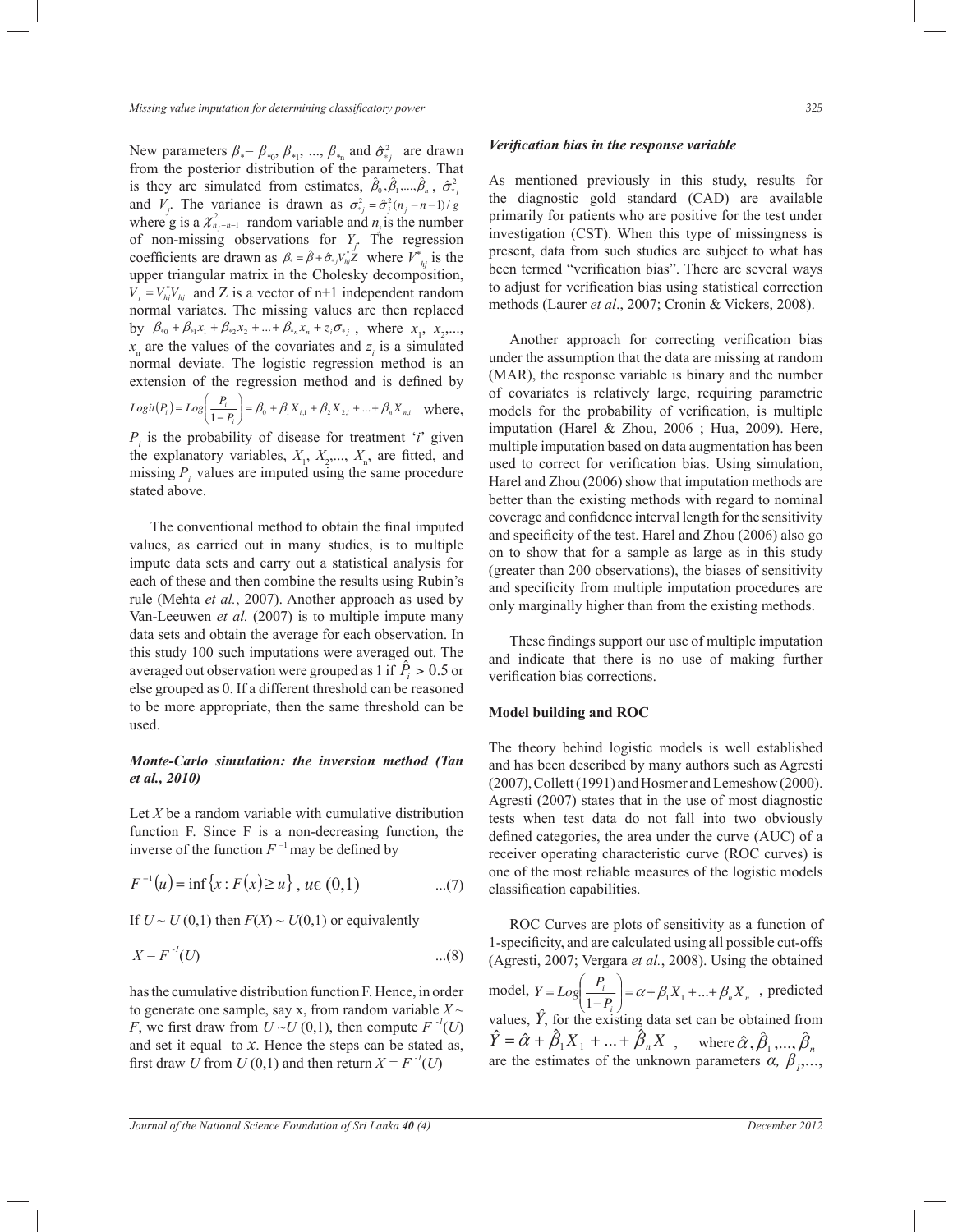*βn* respectively. That is, if  $\hat{Y}$  > Threshold (*k*) the predicted outcome is positive, or else it is categorized as negative. Using *k* values ranging from 0 to 1, the sensitivity and specificity were calculated for 'each' of these thresholds.

That is, 
$$
\hat{Y} = \begin{cases} 1 \text{ if } Y > k \\ 0 \text{ otherwise} \end{cases}
$$
 and  $k \in (0,1)$ 

# Œ( ) *Estimates for ROCs*

In order to calculate the AUC, both parametric or semiparametric estimation methods give a smooth ROC curve and more importantly, as a result of their distributional assumptions, statistical inferences such as hypothesis testing and confidence intervals can be very easily achieved (Vergara *et al.*, 2008). Researchers like Hanley and McNeil (1983) have shown a preference towards using the Dorfman and Alf (1969) maximum likelihood estimation approach. This is the same approach used in the software ROCKIT (Metz *et al*., 1998). In the terminology, negative cases are patients who actually do not have a disease or given condition, and positive cases are patients who actually do have a disease or a given condition.

## *Comparing AUCs*

Once the estimates for the AUC, its variance and standard errors are obtained, a pair-wise comparison can be made following Hanley and McNeal (1983). It is generally accepted that for a sufficiently large dataset the AUC estimate approximates a normal random variable. Hence the test statistic for the difference between two AUC's would be:

$$
Z = \frac{AUC_1 - AUC_2}{\sqrt{\left(VA\hat{R}(AUC_1) + \left(VA\hat{R}(AUC_2) - 2\left(CO\hat{V}(AUC_1, AUC_2\right)\right)\right)} \dots (9)}
$$

## **APPLICATION**

# ( ) **Design review and sample size calculation**

review for the sample size calculation was conducted bound of 500 data points was set due to the difficulty in After planning out the data collection process, a design based on the study by Bolland *et al*. (1998). A crude guess of 250 observations was first decided upon and an upper obtaining records. This guess of 250 observations was calculated using the data in the study by McNeer *et al.* (1978).

Gender, age (categorized into 3 levels), hypertension status and diabetes mellitus status were also selected for the sample size calculation, owing to their impact on the disease (Wilson *et al.*, 1998). The required sample size for each of the selected factors was calculated using the methodology in the ART menu and described under the design review. The significance level for this study was fixed at 0.05 for a two tailed test, and the power was decided upon as 0.80. The reason for choosing such values was due to the infeasibility in collecting large samples due to both inherent missing values and administrative inconveniences.

 Table 2 depicts the sample sizes obtained for the respective factors. As can be seen from the results, the maximum sample size was 295. Therefore, the required sample size was set at 300 with the test having a power of 80 % with a type I error of 5 %.

**Table 2:** Required sample sizes by variable

| Description                    | Sample size required |  |  |
|--------------------------------|----------------------|--|--|
| Cardiac stress test (6 levels) | 99                   |  |  |
| Gender (2 levels)              | 87                   |  |  |
| Age $(3$ levels)               | 295                  |  |  |
| Hypertension (2 levels)        | 172                  |  |  |
| Diabetes mellitus (2 levels)   | 72                   |  |  |

## **Missing value imputation**

The primary plausible reason for the missingness of most of the data points on covariates, apart from that of the angiogram status, is due to medical staff not being able to complete records. However, the missingness on the angiogram response status was mainly due to the fact that those individuals who passed the CST were not subjected to an angiogram. Therefore, making it impossible to calculate the sensitivity or specificity of the CST since this number was extremely small and as good as nonexistent, though a comparison of CST levels only, similar to the work done by McNeer *et al*. (1978), could have been conducted.

 The opinion of the medical doctors involved in the study regarding the missingness of the covariates was that their results could be biased and those missing values were not conditional on another variable, and hence according to the discussion made by Acock (2005) were not missing at random (NMAR). On the other hand, the missingness of the response variable (CAD) was entirely dependent on another variable, namely, the CST and thus,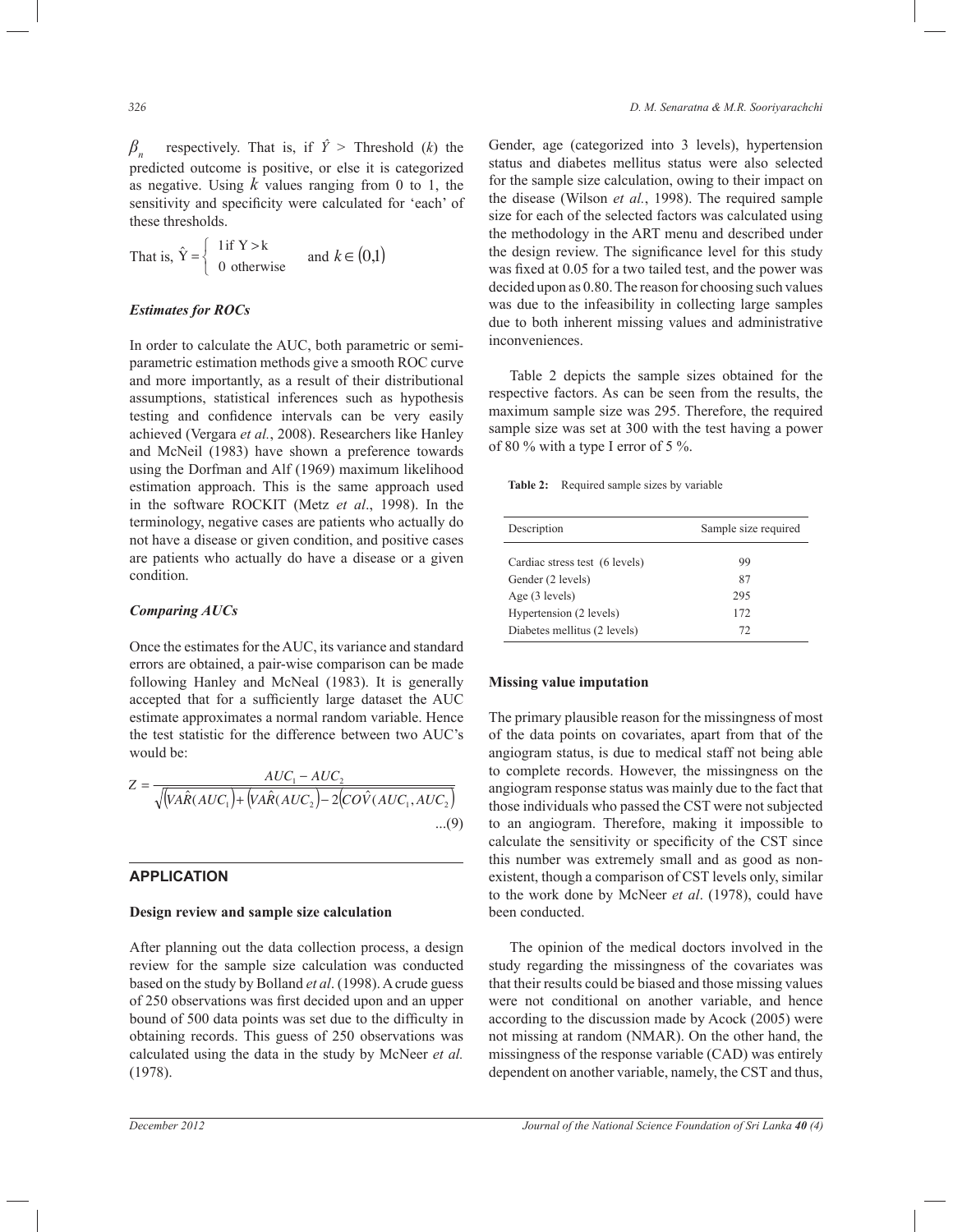the values of the missingness of the CAD falls under the preview of missing at random (MAR). Current research indicates that while using imputed missing values that are missing at random or missing completely at random (MAR or MCAR) does not bias the results the same, is not the case for missing values, which are not missing at random (NMAR).

 It must be noted that though angiograms have been in use in Sri Lanka for well over 15 years, it is surprising that a study concerning the sensitivity and specificity levels of the CST has not been published possibly due to this reason. Therefore, instead of confining this study to a comparison of the CST levels, it was thought as necessary to impute these missing values.

 Sterne *et al.* (2009) stated that the "missing at random (MAR) assumption may be reasonable if a variable that is predictive of missing data in a covariate of interest is included in the imputation model". Following from this definition, since the variable needed to be imputed is that definition, since the variable needed to be imputed is that<br>of the response, the MAR assumption was valid. Further, since a logistic model was to be used in the final analysis, it was considered best to use this method opposed to mean imputation or hot deck methods. It must also be mean imputation of not deck includes. It must also be<br>noted that imputing missing values for the response or dependant variable is seldom carried out when explanatory variables are not missing or imputed, since "in this case MI is the same as list-wise deletion and such In this case MI is the same as list-wise deletion and such<br>imputation only increases sampling variability" (Allison, 2004). However, in this study, as explained above, since if these particular values were not imputed, it would be impossible to find out the sensitivity and specificity of  $\mathcal{L}$ the CST, hence this procedure was carried out.

 Two approaches can be used to impute data. The first method is to compute multiple imputations, generally around 5, analyze those multiple imputations individually using conventional statistical methods, and, finally, to  $\frac{1}{2}$ combine the results using Rubin's rule (Rosenbaum & Rubin, 1983). Method two, however, involves creating many multiple imputations, around 100 and averaging the results (Van-Leeuwen *et al.*, 2007). Though the first method is more popular and perhaps better validated in many studies due to computational ease and sound methodology, the second method was adopted. These values were included into the original data set. The variables used for imputing include age, gender, hypertension, diabetes mellitus, cigarette and alcohol consumption, systolic and diastolic blood pressures, marital status and CST status. No interaction terms were included.

*Journal of the National Science Foundation of Sri Lanka 40 (4)* December 2012

After the imputation, logistic regression models were used on the imputed data set to determine important covariates. Variables that were considered as insignificant remained to be so and those that were significant remained to be significant apart from the variable family history. Yet, even this variable is more significant than the other variables, as was the case before imputation. Perhaps due to the large increase in power, as a result of the increase in sample size, the significance levels of these variables appear to have increased vastly.

## **Logistic models**

Both a forward selection and backward elimination procedure were carried out, considering up to two interaction terms only. The final model obtained using backward elimination process for the total set of observations including imputed observations is as follows:

$$
\log it(P_{iiklmn}) = const + \beta_1(Age) + \beta_i^{HT} + \beta_i^{FH} + \beta_i^{DH} + \beta_k^{DM} + \beta_i^{CF} + \beta_i^{Alc} + \beta_i^{Sex} \qquad ...(10)
$$

After building a model, it was clearly observed how<br>the odds of getting CAD decreased as an individual's those who passed the CST had the smallest odds of getting Bruce-protocol method to pass and fail individuals, if the odds of getting CAD decreased as an individual's ability to withstand a CST stage level increased out of those who failed the stress test. It was also observed that CAD. Following from this observation, the final objective of this study was to identify the best cut-off for the CST. That is, to identify if instead of using the conventional having a stage as a cut-off gives a significantly better or even similar classification capability. For this purpose, the CST variable was grouped into three categories as given below:

1. Group 1: Those who failed in stage 1 versus the rest (those who passed up to a stage  $\geq$  1). The corresponding model based on backward elimination is

$$
\log it(P_{ijklmn}) = const + \beta_1(Age) + \beta_i^{HT} + \beta_j^{FH} +
$$

$$
\beta_k^{DM} + \beta_i^{Alc} + \beta_m^{Sex} \qquad ... (11)
$$

( ) 2. Group 2: Those who failed in stages 1 or 2 versus corresponding model based on backward elimination the rest (those who passed up to a stage  $\geq$  2). The is:

$$
\log it(P_{ijklmn}) = const + \beta_1(Age) + \beta_i^{HT} + \beta_j^{FH}
$$

$$
+ \beta_k^{DM} + \beta_i^{CST} + \beta_m^{Alc} + \beta_n^{Sex} ... (12)
$$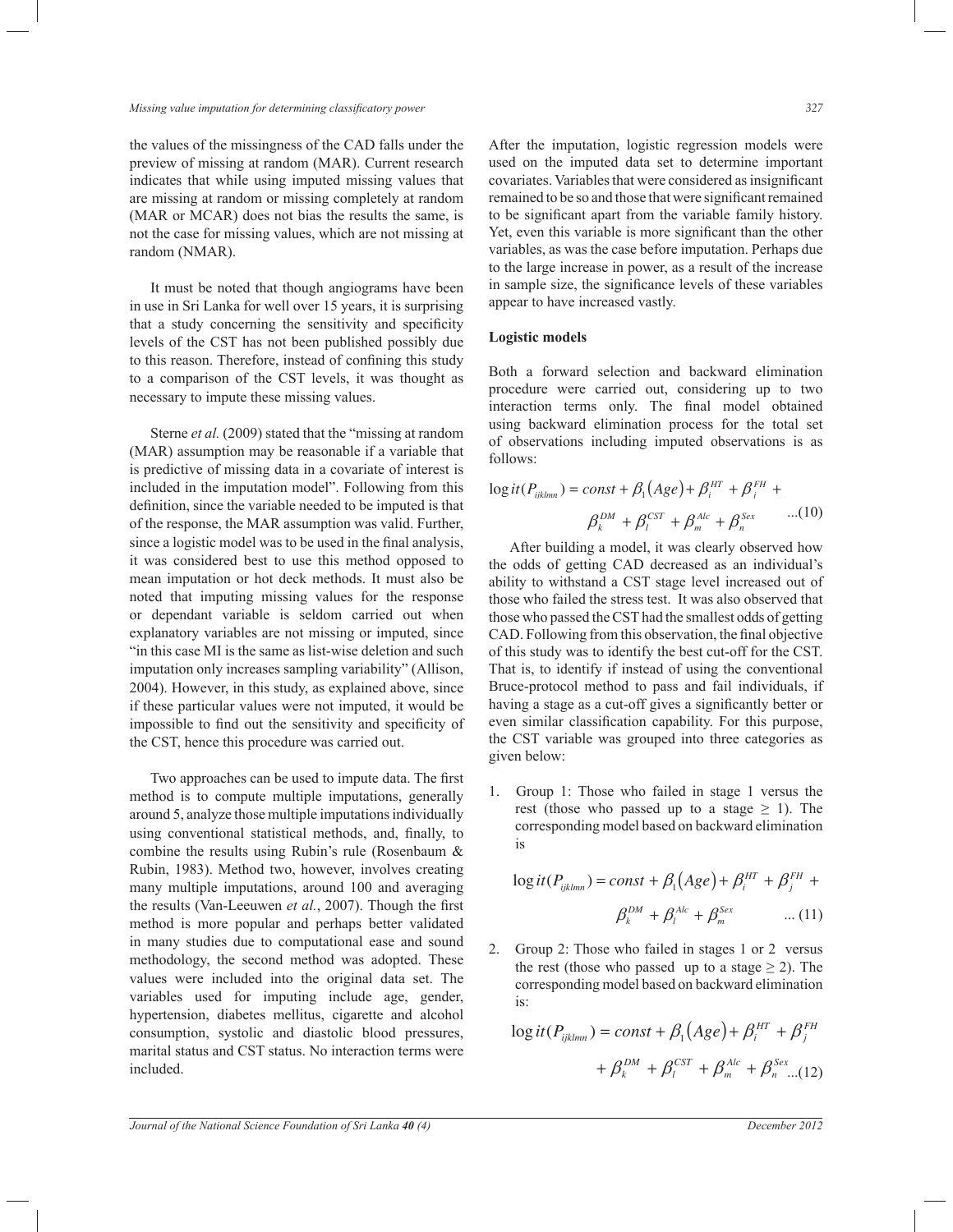3. Group 3: Those who failed the test (all stages 1 and above) versus those who passed the CST. The corresponding model based on backward elimination is:

$$
\log it(P_{ijklmn}) = const + \beta_1 (Age) + \beta_i^{HT} + \beta_j^{FH} + \beta_k^{DM}
$$
  
+  $\beta_i^{CST} + \beta_m^{Alc} + \beta_n^{Sex} + \beta_2 (Age \times CST)$   
+  $\beta_{\ln}^{CST \times Sex} + \beta_k^{DM \times CST}$ ...(13)

# ( ) ( ) = **ROC curve analysis**

Three ROC curves were constructed for the three cut-off models. In order to obtain a graphical overall look at the ROC curves, the ROC curves corresponding to the three models were plotted and are given in Figure 1.



Figure 1: ROC curves for cut-off models

It can be seen that the first two CST groupings appear to be similar, since their respective lines overlap somewhat. However, in contrast to the first two groupings, the last grouping (colour-coded in off-white), which is the Bruce protocol cut-offs of pass and fail as currently used by medical practitioners in Sri Lanka, appears to have its ROC curve line almost always above the other two groupings, though quite close. In other words, the third grouping not only has the most significant CST grouping with respect to its logistic model but it also appears to have better discrimination power than the other two based on the observations of the ROC curve. However in order to test if this difference is significant, a statistical pair-wise comparison test was carried out.

Using the above data obtained through ROCKIT, and under the assumption that for a sufficiently large data set the AUC is distributed normally, the following hypothesis was tested for the three possible comparisons.

$$
H_0: (AUC)_i = (AUC)_j
$$
 where, (i,j)={(1,2) (1,3) (2,3)}  
H\_1: (AUC)\_i \neq (AUC)\_j

 Using the explained test statistic and the calculated estimates as given in Table 3, the outcome as given in Table 4 was obtained. It can clearly be seen that the AUCs for the first two groupings were not significantly different. However, the AUC of the third grouping was significantly different from both the first and second grouping at 5 % significance level. Further, since the Z statistic value is positive, it implies that the AUC of grouping 3 is significantly 'larger' than that of the other two at significant level even smaller than 5 %.

| <b>Table 3:</b> The estimates for the AUCs and their |           |                                             |  |  |  |
|------------------------------------------------------|-----------|---------------------------------------------|--|--|--|
|                                                      |           | corresponding standard errors for three CST |  |  |  |
|                                                      | groupings |                                             |  |  |  |

| CST grouping | <b>AUC</b> | Standard error of AUC |
|--------------|------------|-----------------------|
|              | 0.8989     | 0.0197                |
|              | 0.9025     | 0.0193                |
|              | 0.9225     | 0.0171                |

**Table 4:** Pair-wise comparison between the three groupings.

| Comparison   | Mean<br>(Difference) | VAR<br>(Difference) | Ζ      | p - value<br>(Two-tailed) |
|--------------|----------------------|---------------------|--------|---------------------------|
| Group 1 vs 2 | 0.0019               | 0.000037            | 0.3121 | 0.7530                    |
| Group 1 vs 3 | 0.0245               | 0.000110            | 2.3370 | 0.0194                    |
| Group 2 vs 3 | 0.0212               | 0.000102            | 2.0970 | 0.0351                    |

## **Validation of the model**

In studies related to the medical research field, many practical dilemmas could occur and hence bias the results either knowingly or unknowingly to the researcher. Some of these drawbacks include: possible lack of representativeness in the sample due to administrative issues or missing data; inadequate sample size; omission of important confounders due to issues ranging from lack of knowledge in the subject area to the inability to measure the existence of a confounder due to it being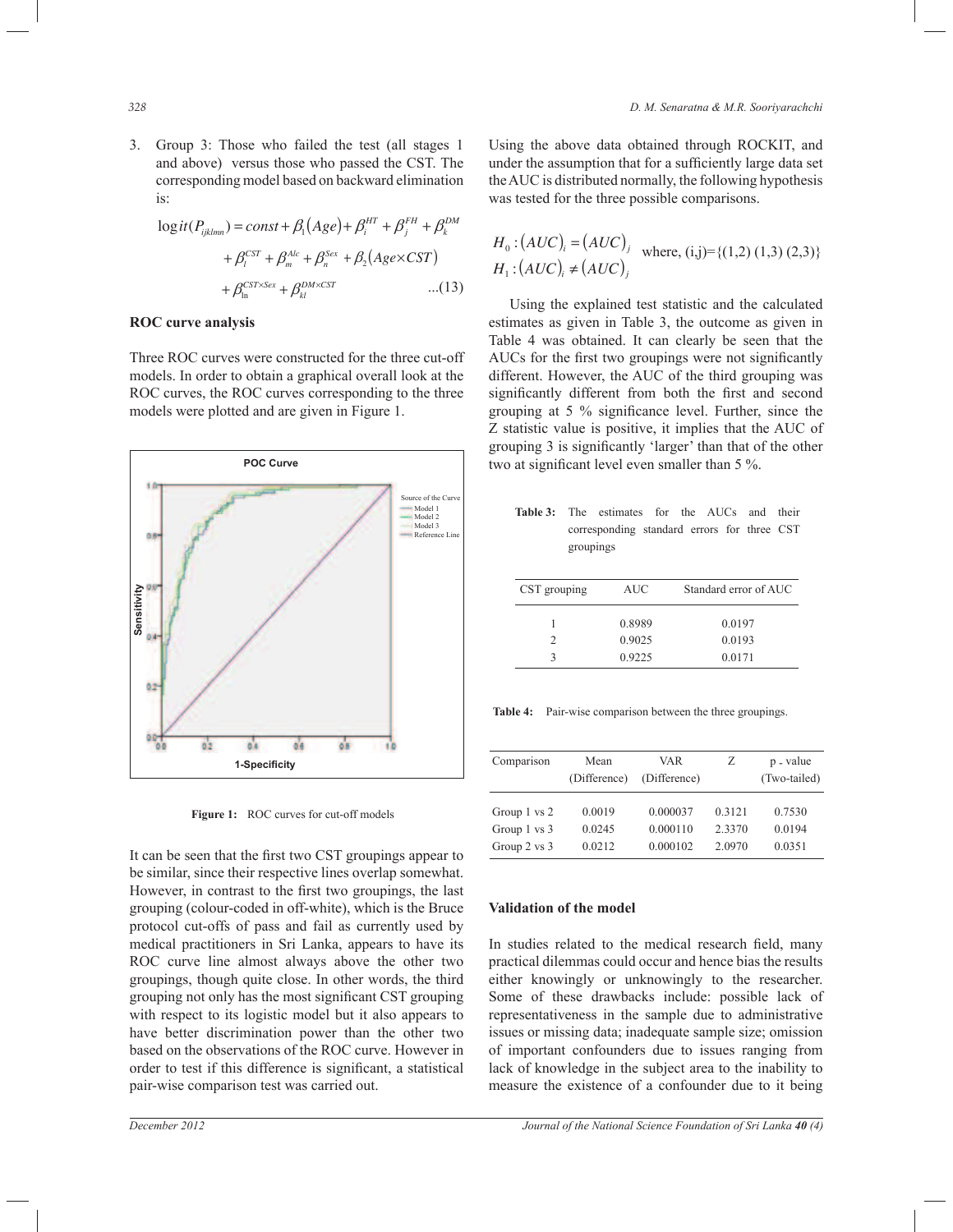controlled as a precaution, an example being the problem encountered with cholesterol levels in this study. Though such drawbacks are common in medical related studies, it is, however, very important that the inferences or results obtained are accurate and precise enough, due to the possibly life threatening nature of the disease. Therefore, it is important to verify even a small doubt. Incumbent validation procedures include methods such as bootstrapping and independent test case validation. For the purpose of validation, it was considered best to use an independent test case since it would verify the validity of the inferences obtained with a dataset completely unrelated with the first, and also, due to the accepted nature and simplicity of this method. Data collection was a problematic issue throughout this study, and therefore, it was not possible to obtain a large test dataset. However, the objective of validating using a test dataset was not to make inferences concerning the study hypotheses, but instead to observe if the data agreed in general with the previously obtained models. Another unrelated set of 50 BHTs and CST records were once again requested from the Sri Jayawardenapura hospital. Firstly, the dataset was cleaned, and as before, a missing data imputation procedure was carried out. Then using the forecasts and the actual results, from the modeling procedure, the false positive rate (FPR), false negative rate (FNR), true positive rate (TPR), and true negative rate (TNR) were tabulated.

 Further, ROC curves were constructed for the test cases as well. The above mentioned calculations were carried out after deleting the individuals who did not do the CST as they were not needed. This final test dataset had just 34 observations. Therefore, in drawing conclusions from this small dataset, two things should be kept in mind. Firstly, the AUCs could be imprecisely estimated, and secondly, the estimated AUC may not have a normal distribution. Thus results should be carefully interpreted.

 Though the overall model has a high TPR of 82 % its TNR is only 67 %. In the case of the model chosen to find the best cut-off, the TPR was lesser with its value being just 73 %, with however the same TNR value observed for the first model, that is 67 %. In general, the overall model correctly identified roughly 76 % of the cases while the other correctly classified over 70 % of the cases. In order to obtain an idea for the classification capabilities of the two models, ROC curves were once again constructed but are not presented here. Calculations were carried out for the AUCs and their respective standard errors. The AUCs for the two models were 0.811 and 0.765, respectively. According to

Hosmer and Lemeshow (2000), these AUC values would imply that the first AUC has excellent discrimination while the second has acceptable discrimination. Further, it was found out through ROCKIT that these AUCs were not significantly different from each other. Yet due to the small sample size it must be noted that these estimates and inferences may not be very accurate. Therefore, the ROC curves were used only to obtain a graphical view of the classification capability of the two models. It was observed that the AUCs for both models are very much further away from the diagonal of the curve.

## **DISCUSSION**

In this study missing value imputation has been successfully used for determining the values of sensitivity and specificity and thereby determining the diagnostic capabilities of the CST as a substitute for the angiogram. This technique can be similarly used in cases where passing the substitute test results in no gold standard test being done.

 The main finding of this study was that the Bruce protocol cut-off was the best classifier of the CAD. Also the results obtained for the example dataset are conformed to the world standards. The sensitivity and specificity values obtained in this study with the aid of missing value imputation were, for the Bruce protocol method, a sensitivity of 87 % and specificity of 77 % after adjusting for the other confounding variables. Similarly, for the overall model a sensitivity of 85 % and specificity of 79 % can be observed. In both these cases, we can observe that the sensitivity is slightly higher than the specificity. The sensitivity and specificity values obtained for the above situations may however have been enhanced by the confounders' predictive capabilities.

 The American Heart Association guidelines state a risk factor-unadjusted "sensitivity and specificity of 68 % and 77 % for detecting significant coronary disease at angiography" whilst Hill and Timmis (2002) have concluded in their study as this test having a risk factor-unadjusted sensitivity of 78 % and a specificity of 70 % in detecting coronary artery disease. Fuster *et al.* (2004) state in their study that, "the true diagnostic value of the exercise ECG relates to its relatively high specificity"*.* As can be seen, these values seem to change somewhat and to quote Bokhari *et al.* (2008) "wide variations in the sensitivity and specificity of the exercise ECG for the diagnosis of coronary artery disease (CAD) have been reported". It is interesting to note that the sensitivity and specificity values of these unadjusted studies are low, relative to those obtained in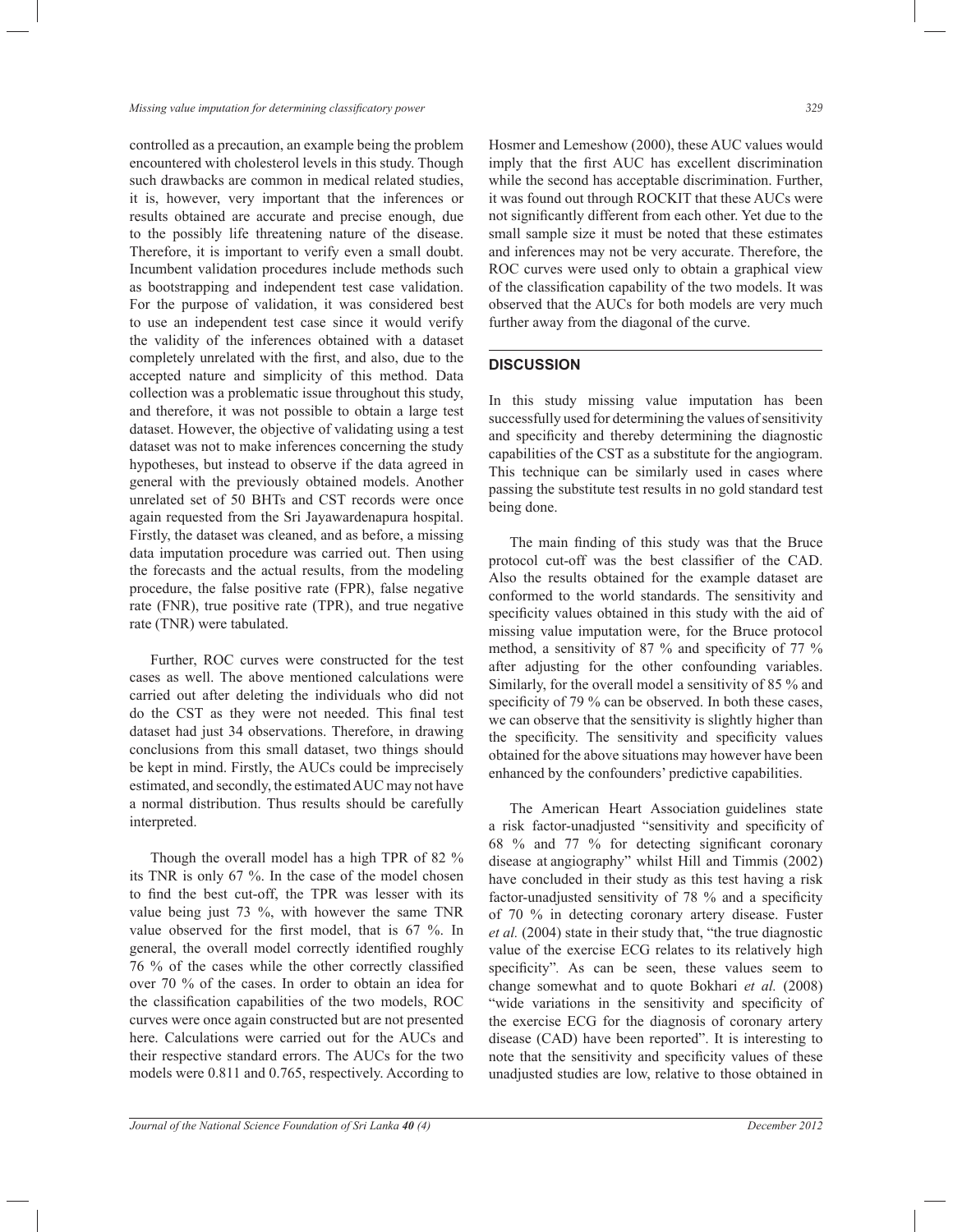this study, which was adjusted for risk factors. However, Koide *et al.*'s study (2001), which adjusted for some risk factors give sensitivity and specificity values of 84 % and 90 %, respectively indicating that our values are somewhat higher than usually reported values due to adjustment for risk factors. In general, it can be observed that the sensitivity and specificity values obtained after using missing value imputation, are similar to world wide standards. Though the Bruce protocol method gave reasonable values for the sensitivity and specificity of the CST, that does not, of course, rule out the fact that other methods are better or worse.

 A very interesting sub-finding of this study was the interaction terms obtained in the final cut-off model. It is generally accepted that gender and age (Roger *et al*., 1998) can have a marked impact on the CST results. So much so, that the Bruce protocol cut-offs are adjusted for age.

 The reason for the odds ratio of getting CAD for male *versus* that of female to increase dramatically for those who had passed the CST could be due to the fact that women who had CAD were more sensitive to the stress test than were the males. That is, if we take the group of individuals who passed the stress test, we can assume there to be a very few females with CAD, as opposed to males who may still have CAD but managed to pass the CST due to better fitness rates. This could explain why there was a positive interaction for gender with CST. Another interesting finding was the positive interaction term for age with the level passed in the CST. This implies that as a person gets older, the impact of the CST lessens. Medical practitioners in Sri Lanka also state that if a younger person fails the CST that would imply that the patient has a higher chance of having CAD than an older individual. This interaction term appears to agree with this hypothesis. Yet the interaction with diabetes cannot be explained by the above arguments for gender or age. The overall reasoning behind why gender, age and diabetes had positive interactions with CST could be due to the fact that when an individual has CAD, the CST predicts it well, hence obscuring the impact of the other risk factors as opposed to the case where they failed it. Further, the small counts observed may have exaggerated the actual estimates and also resulting in the large confidence intervals obtained.

 It can, however, be argued that this observation comes as a result of the imputation procedure. But since the imputation was carried out using many other variables such as systolic and diastolic blood pressure, highly correlated variables such as alcohol and cigarette consumption and even variables such as marital status,

imputation appears to be an unlikely cause. That is, due to the inclusion of a large number of other variables in the imputation procedure, which were independent yet highly correlated with CAD, it would be expected that the impact of a few of these variables to be lessened and not strengthened. This would be an interesting topic for further research.

# **REFERENCES**

- 1. Acock A. C. (2005). Working with missing values. *Journal of Marriage and Family* **67**(4): 1012–1028.
- 2. Agresti A. (2007). *An introduction to Categorical Data Analysis.* Wiley- Interscience, New Jersey, USA.
- 3. Allison P. D. (2005). Imputation of categorical variables with PROC MI. 30-113. *Proceedings of the 30th Annual SAS® Users Group International Conference*, April 10 -13, Philadelphia, Pennsylvania, pp. 30.
- 4. American Diabetes Association. Screening for type 2 diabetes (2004). *http://www.guideline.gov*.
- 5. Atukorale D.P. (2005). Is coronary angiography indicated in every acute chest pain? *The Island, http://www.island. lk/2005/07/23/features7.html.*
- 6. Bokhari S., Shahzad A. & Bergmann S.R. (2008). Superiority of exercise myocardial perfusion imaging compared with the exercise ECG in the diagnosis of coronary artery disease. *Coronary Artery Disease* **19**(6):  $399 - 404$ .
- 7. Bolland K.M., Sooriyarachchi M.R. & Whitehead J. (1998). Sample size review in head injury trial with ordered categorical responses. *Statistics in Medicine* **17**(24): 2835−2847.
- 8. Collett D. (1991). *Modelling Binary Data*. Chapman & Hall, London,UK.
- 9. Cronin A.M. & Vickers A.J. (2008). Statistical methods to correct for verification bias in diagnostic studies are inadequate when there are a few false negatives : a simulation study. *BMC Medical Research Methodology* **8**: 75.
- 10. Dorfman D.D. & Alf E. (1969). Maximum likelihood estimation of parameters of signal detection theory and determination of confidence intervals-rating method data. *Journal of Mathematical Psychology* **6**(3): 487−496.
- 11. Fuster V., Alexander R.W., O'Rourke R.A., Roberts R., King S.B. & Prystowsky E.N. (2001). *Hurst's the Heart*. McGraw-Hill Professional, Columbus, USA.
- 12. Greenland P. *et al*. (17 authors) (2010). ACCF/AHA guideline for assessment of cardiovascular risk in asymptomatic adults: a report of the American College of Cardiology Foundation/American Heart Association Task Force on Practice Guidelines. *Circulation* **122**(25): e584−e636.
- 13. Hanley J.A. & McNeil B.J. (1983). A method of comparing the areas under receiver operating characteristic curves derived from the same cases. *Radiology* **148**(3): 839 − 843.